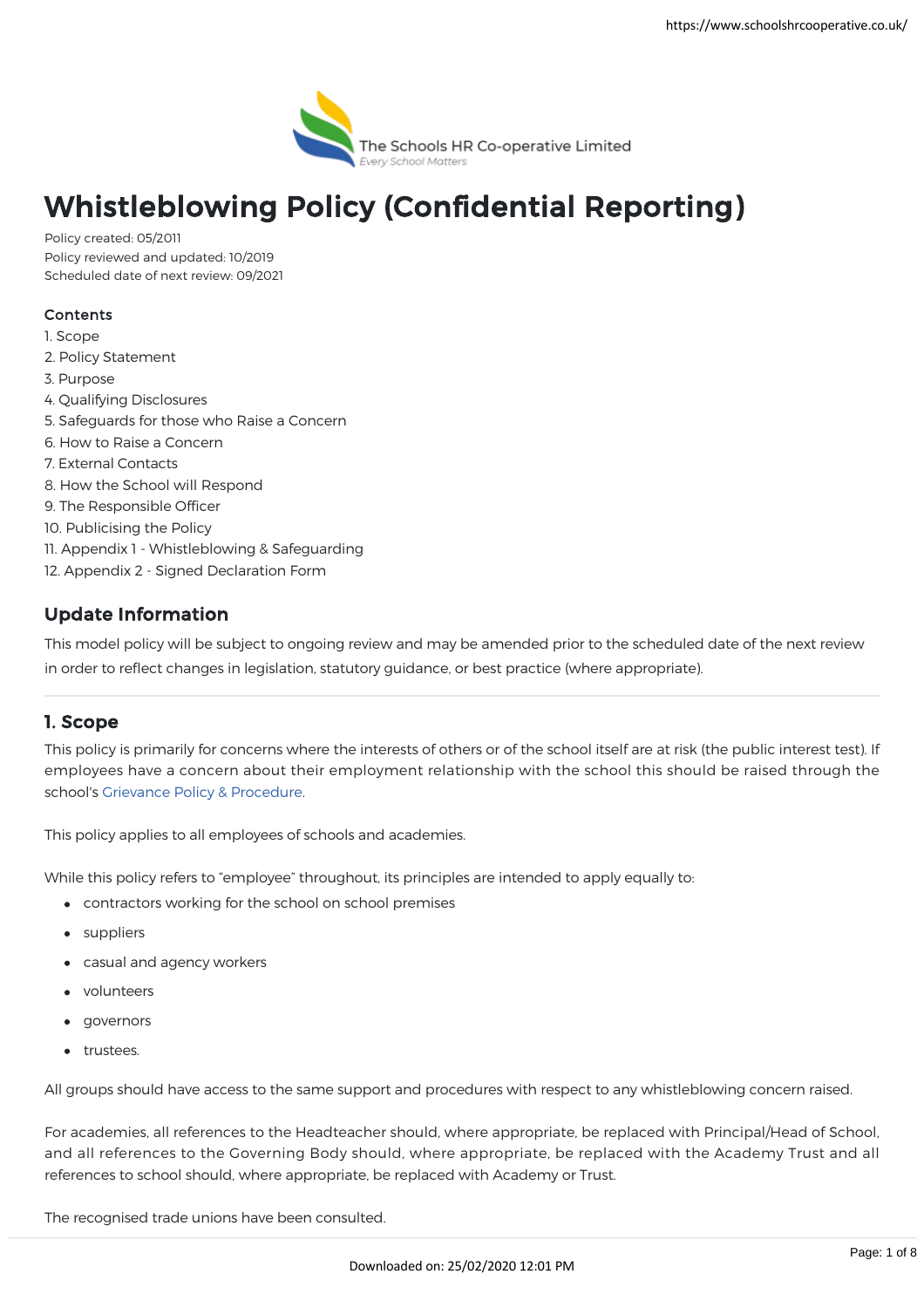## 2. Policy Statement

All employees at one time or another have concerns about what is happening in the workplace. Usually these concerns are easily resolved. However, there may be circumstances when the employee may not know what to do where the concern is of a more serious nature.

The school is committed to the highest possible standards of openness, probity and accountability. It expects that its employees who have serious concerns about anything that is happening within the school come forward and raise those concerns. The school, however, recognises that employees need to be supported and have confidence that any concerns they raise will be treated appropriately.

## 3. Purpose

The purpose of this policy is to:

- enable employees to raise concerns at an early stage and in the right way. The school would rather that matters were raised when it is just a concern rather than wait for proof.
- encourage employees and others to feel confident in raising serious concerns by providing clear channels through which those concerns can be raised.
- reassure those who raise concerns that they will not suffer any repercussions in doing so and that they will not be subjected to any detrimental treatment as a result of raising those concerns.

The policy will ensure that all those who raise concerns receive a response and are kept informed about how their concerns are being dealt with. However, this does not necessarily mean that they will be privy to any detail in relation to the investigation into the concern raised or any specific outcomes.

# 4. Qualifying Disclosures

If the employee makes a disclosure of information which they reasonably believe is in the public interest and that one or more of the following is either happening, has happened or is likely to happen in the future, this will be a "qualifying disclosure" and the employee will be offered protection as a whistle blower. The disclosure must relate to the following:

- a criminal offence has been committed, is being committed or is likely to be committed
- a person has failed, is failing or is likely to fail to comply with any legal obligation to which s/he is subject
- a miscarriage of justice has occurred, is occurring or is likely to occur
- the health or safety of any individual has been, is being or is likely to be endangered
- the environment has been, is being or is likely to be damaged
- information indicating any matter falling within any one of the above has been, is being or is likely to be deliberately concealed.

In schools, this can include:

- a misuse of school funds and/or financial malpractice
- safeguarding concerns with respect to children or any action that negatively affects the welfare of children (see Appendix 1)
- public examination fraud/SATs maladministration
- an unauthorised disclosure of confidential information
- any conduct likely to damage the school's reputation.

#### The message for employees is "If in doubt - raise it!"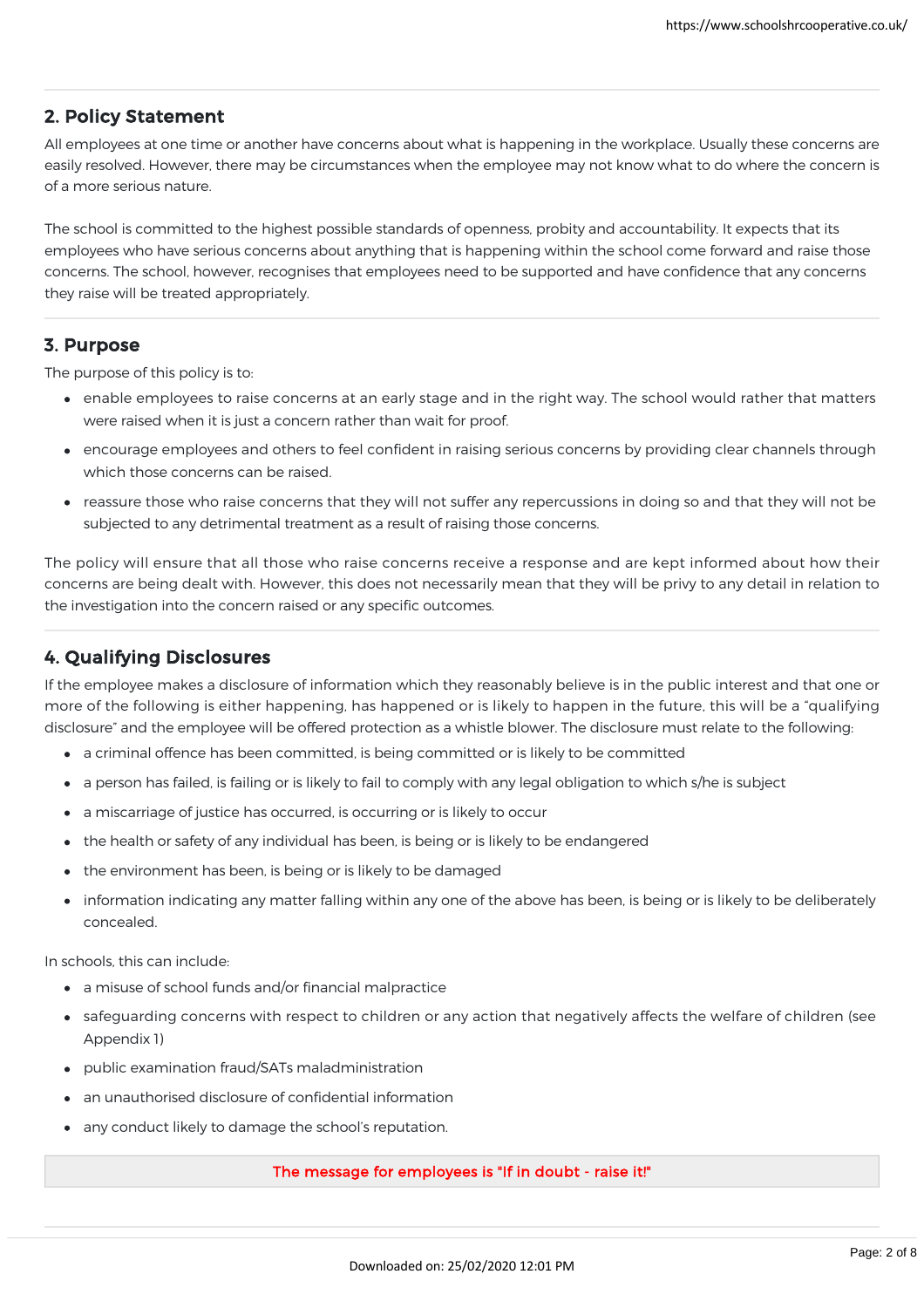## 5. Safeguards for those who Raise a Concern

Employees may be worried about raising such issues or may want to keep the concerns to themselves, perhaps feeling it is none of their business or that it is only a suspicion. They may feel that raising the matter would be disloyal to colleagues, managers or to the school. They may decide to say something but find that they have spoken to the wrong person or raised the issue in the wrong way and are not sure what to do next. They may also fear harassment or victimisation.

#### Support to those raising concerns

The school is committed to good practice and high standards and will be supportive of employees raising genuine concerns.

The school recognises that the decision to report a concern can be a difficult one to make. Where the employee raises a genuine concern under this policy, they should have nothing to fear as they will be considered as discharging their duty to the school.

An investigation into concerns raised under this policy will not influence or be influenced by any formal procedures (e.g. disciplinary or redundancy) that the employee may already be subject to.

#### Harassment or victimisation

The school will not tolerate any harassment or victimisation (including informal pressures) and will take appropriate action to protect the employee who raises a concern which they reasonably believe to be in the public interest.

#### Anonymous Allegations

The whistle blower should, whenever possible, put their name to the allegation, as concerns expressed anonymously may be less likely to result in effectively dealing with the concerns raised. Anonymous allegations will be considered at the discretion of the school and will largely depend upon whether the issue raised is sufficiently serious. In exercising their discretion, the factors likely to be taken into account by the school can include:

- whether the concern involves safeguarding and/or child protection issues
- whether the concern involves individual or public safety
- whether the concern involves corruption, waste or other impropriety
- the credibility of the concern
- whether there is a likelihood of confirming the allegation from other sources.

#### Confidentiality

All concerns will be treated in confidence and all reasonable efforts will be made to avoid revealing the employee's (whistle blower's) identity if requested by them.

It may not be possible to keep an employee's identity confidential whilst carrying out a thorough investigation and they may need to be identified as a witness at an appropriate time. If it becomes necessary to reveal the employee's identity, they will be informed in writing and of the reasons why it is necessary to identify them.

#### Untrue or Malicious Allegations

If an employee makes a disclosure which they reasonably believe to be in the public interest, which is not confirmed by the investigation, no action will be taken against them. The outcome will be notified to the employee. The school will deem the matter to be concluded and that it should not be raised again unless new evidence comes to light.

If, however, an employee makes an allegation frivolously, maliciously, vexatiously or for personal gain, disciplinary procedures will apply.

## 6. How to Raise a Concern

#### Internally

It is normally expected that concerns will, in the first instance, be raised internally with the immediate Line Manager,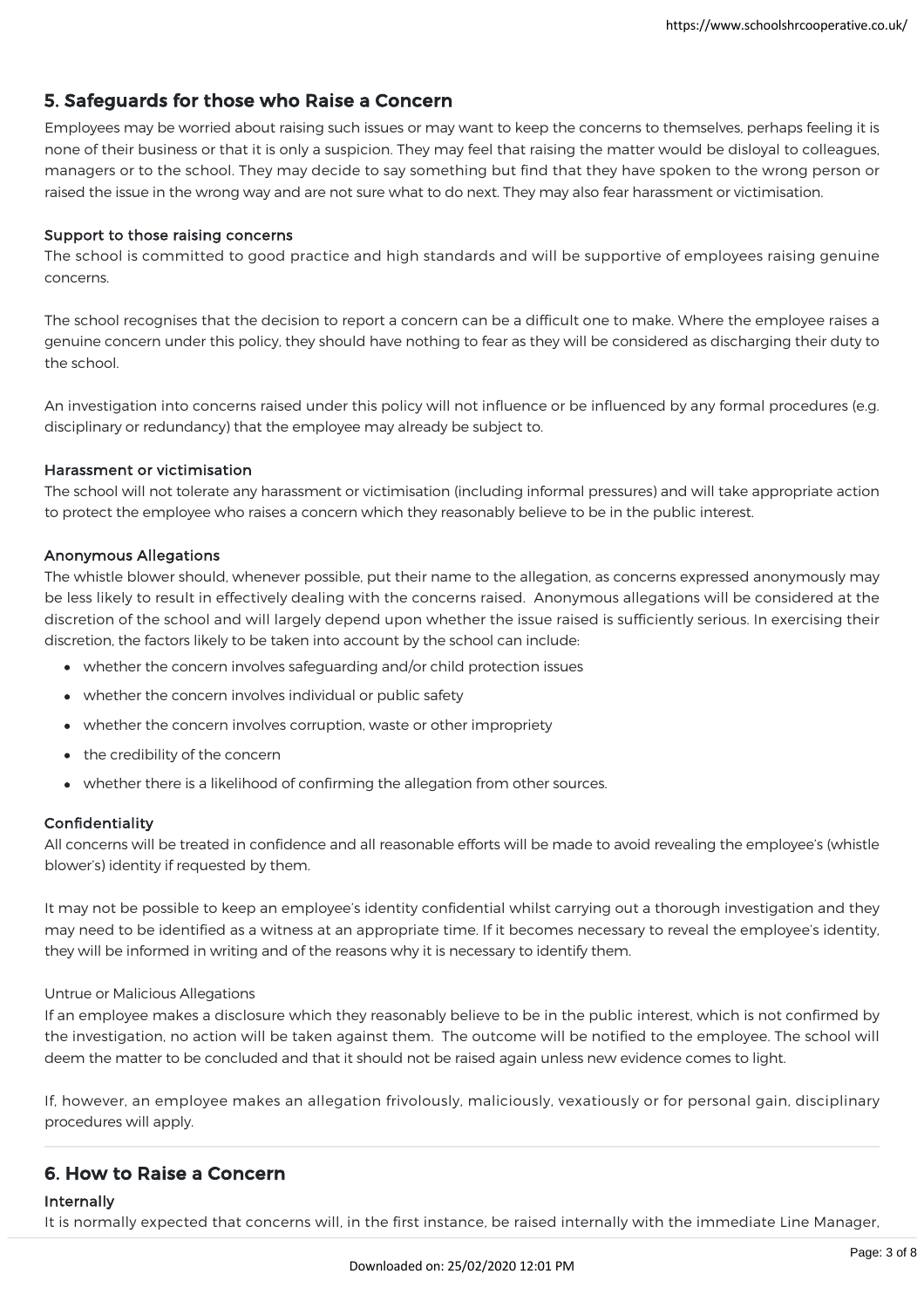It is normally expected that concerns will, in the first instance, be raised internally with the immediate Line Manager, Headteacher or Chair of the Governing Body. Internal processes must be considered before reporting the concern to an external prescribed person or body (see below under External Contacts).

In relation to child protection and/or safeguarding matters, concerns should initially be made with the school's Designated Safeguarding Lead or the Assistant Designated Safeguarding Lead in their absence.

Concerns may be raised verbally or in writing. If the employee wishes to make a written report it is suggested that they include the background and history of the concern with relevant dates and the reason why they are particularly concerned about the situation.

In order to engage the protection under this policy, the employee will need to demonstrate that:

- there are reasonable grounds for their concern
- that the disclosure is made in the public interest
- that the disclosure relates to any one of the specified grounds as referred to above.

The employee may be accompanied by a trade union representative or a work colleague at any meeting/interview in connection with the concerns they have raised. Any companion must respect the confidentiality of the disclosure and any subsequent investigation.

## 7. External Contacts

The primary aim of this policy is to provide an internal mechanism for reporting, investigating and remedying any wrongdoing in the workplace. In most cases the employee should not find it necessary to alert anyone externally. However, the school recognises that in some circumstances the employee may not feel able to disclose a matter internally or that it may be more appropriate for them to report their concerns to an external body because, for example:

- the matter is of an extremely sensitive or serious nature, or
- the employee believes management to be involved, or
- the employee believes the school will cover it up, or
- the employee believes the school will treat them unfairly if they complain, or
- where the employee has raised the matter previously, but the concern has not been dealt with.

Employees are strongly encouraged to seek advice before reporting a concern to anyone external. Advice can be sought from their Trade Union or Citizens Advice.

The school should stress to the employee that if they choose to take a concern outside the school, it is the employee's responsibility to ensure that confidential information, in whatever format, is not disclosed to a third party.

Where a disclosure to an external body is justified and/or necessary, in those circumstances the employee can properly report matters to the following:

- The Local Authority Director of Children's Services
- The Chief Education Officer or equivalent
- The Local Authority Designated Officer (LADO)
- The school's Diocese or equivalent (for faith schools)
- Prescribed Person or Body for example:
	- Protect (formerly Public Concern at Work), an independent charity that provides confidential advice on whistleblowing issues: 020 3117 2520 or visit their website at [www.pcaw.co.uk](https://www.pcaw.co.uk/)
	- Ofsted (whistleblowing helpline): 0300 123 3155 or [whistleblowing@ofsted.gov.uk](mailto:whistleblowing@ofsted.gov.uk)
	- Education & Skills Funding Agency (ESFA): 0370 267 0001 or [ESFA Complaints Procedure](https://www.gov.uk/government/organisations/education-and-skills-funding-agency/about/complaints-procedure)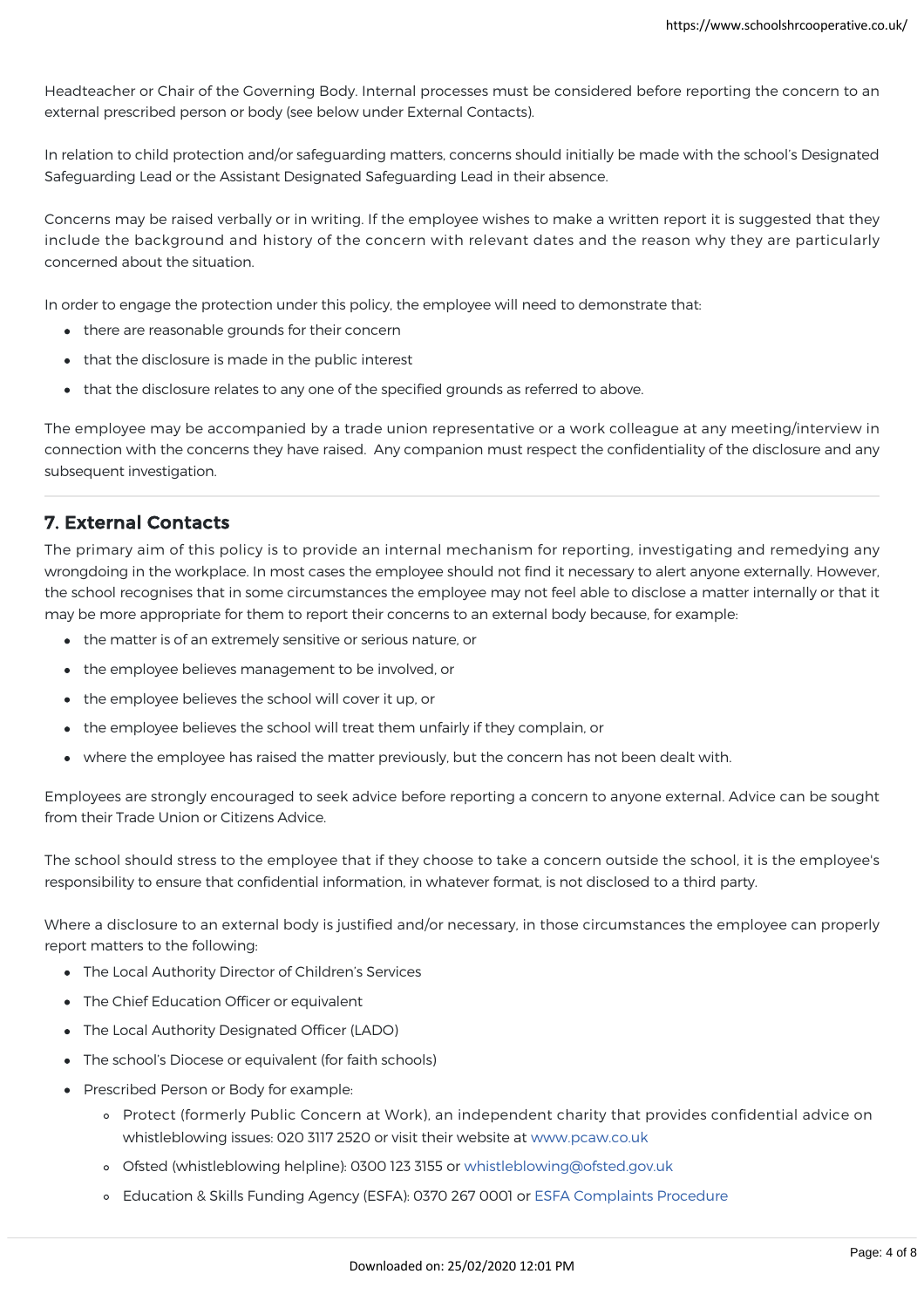- Children's Commissioner for England: 020 7783 8330 or [info.request@childrenscommissioner.gov.uk](mailto:info.request@childrenscommissioner.gov.uk)
- o NSPCC: 020 7825 2505 or [NSPCC Whistleblowing Advice Line](https://www.nspcc.org.uk/keeping-children-safe/reporting-abuse/dedicated-helplines/whistleblowing-advice-line/).

As a last resort, and provided it is appropriate in all the circumstances, the employee may choose to raise their concern externally to someone other than the prescribed persons/bodies, for example:

- Union or professional association
- the Police
- a Member of Parliament (MP).

It will very rarely, if ever, be appropriate to alert the media. This also carries a risk of disclosing confidential information to unauthorised third parties. If the employee approaches the media, they can expect in most cases to lose their whistleblowing law rights and protection.

## 8. How the School will Respond

Once the employee has raised a concern, it will be considered by the school initially to assess whether this policy is engaged or whether the concern better falls under any other policy, for example, the school's [disciplinary](https://www.schoolshrcooperative.co.uk/school/PolicyDetails?id=57) or [grievance](https://www.schoolshrcooperative.co.uk/school/PolicyDetails?id=40) policy.

Matters raised may also:

- be referred to the Police
- be referred to the Local Authority
- form the subject matter of an independent investigation.

In deciding how to deal with the concern raised, the key considerations which the school will have in mind is the public interest, pupils and staff.

Some concerns may be resolved by agreed action without the need for investigation. If urgent action is required, this will be taken before any investigation is conducted.

If an investigation is required, the school will appoint an Investigating Officer. Within 10 working days of a concern being raised, the Investigating Officer will write to the employee confirming how they propose to investigate the concern and the timescale for providing a final response. If there is an ongoing investigation the person responsible for that investigation will, if considered appropriate, provide the employee with updates on how the matter is progressing but as described elsewhere in this policy, the employee will not be privy to details of the investigation or any specific outcomes.

The school will take steps to minimise any difficulties, which the employee may experience as a result of raising a concern. For instance, if they are required to give evidence in criminal or disciplinary proceedings, the school will arrange for them to receive advice about the procedure and any support and counselling available to them.

## 9. The Responsible Officer

The Headteacher has overall responsibility for the maintenance and operation of this policy.

The Headteacher will maintain a register of concerns raised, the nature of the concerns and the outcomes, in a form that preserves confidentiality.

The Register will be maintained in accordance with the provisions of the [General Data Protection Regulation](https://eur-lex.europa.eu/legal-content/EN/TXT/?uri=uriserv:OJ.L_.2016.119.01.0001.01.ENG) (GDPR) and the [Data Protection Act 2018.](http://www.legislation.gov.uk/ukpga/2018/12/contents/enacted)

## 10. Publicising the Policy

The school will ensure: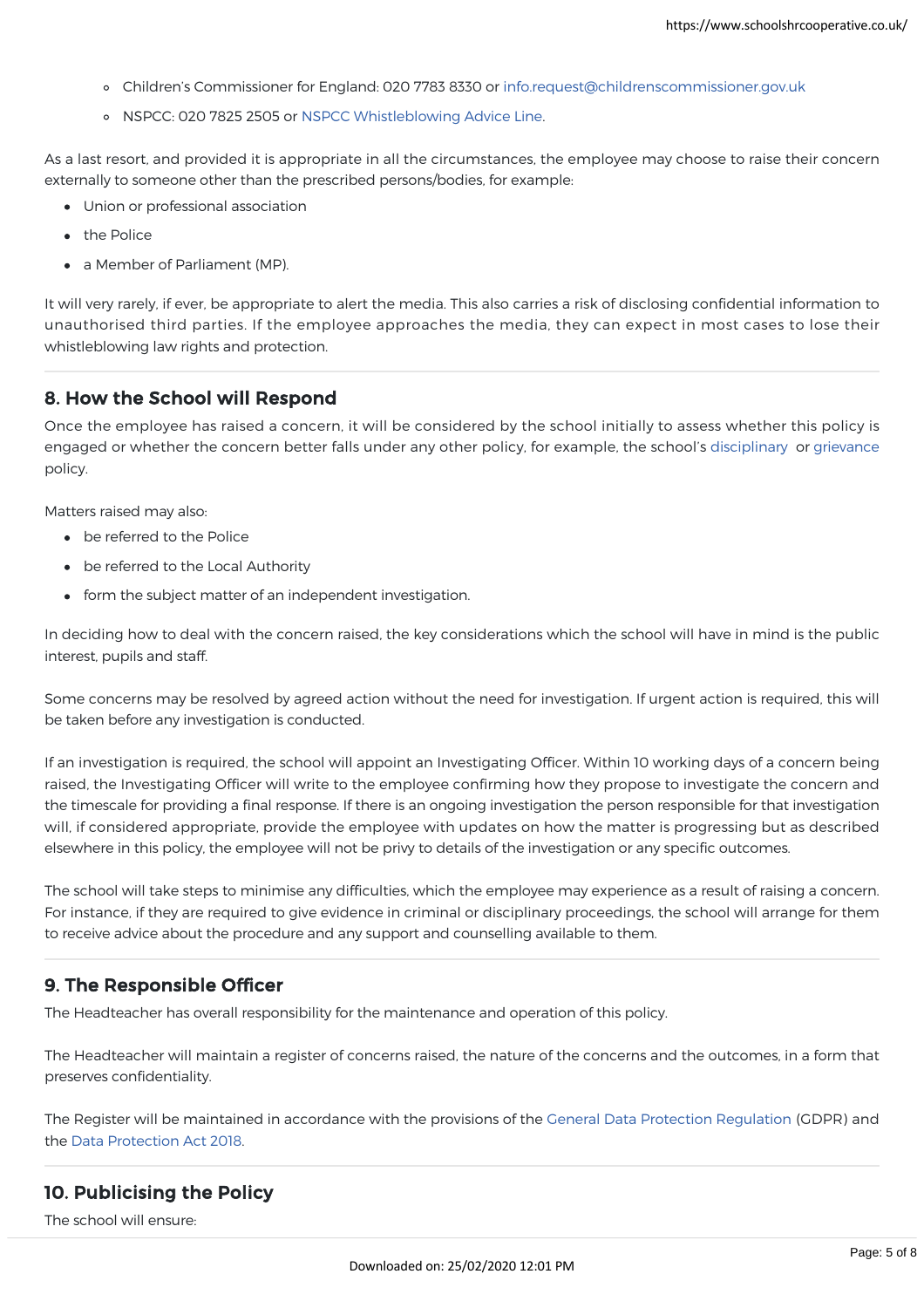- that staff receive appropriate training in respect of this policy
- that this policy is communicated to all staff and is readily accessible
- for all new staff, the policy is available upon commencement of employment with a declaration form to be signed by them - Appendix 2.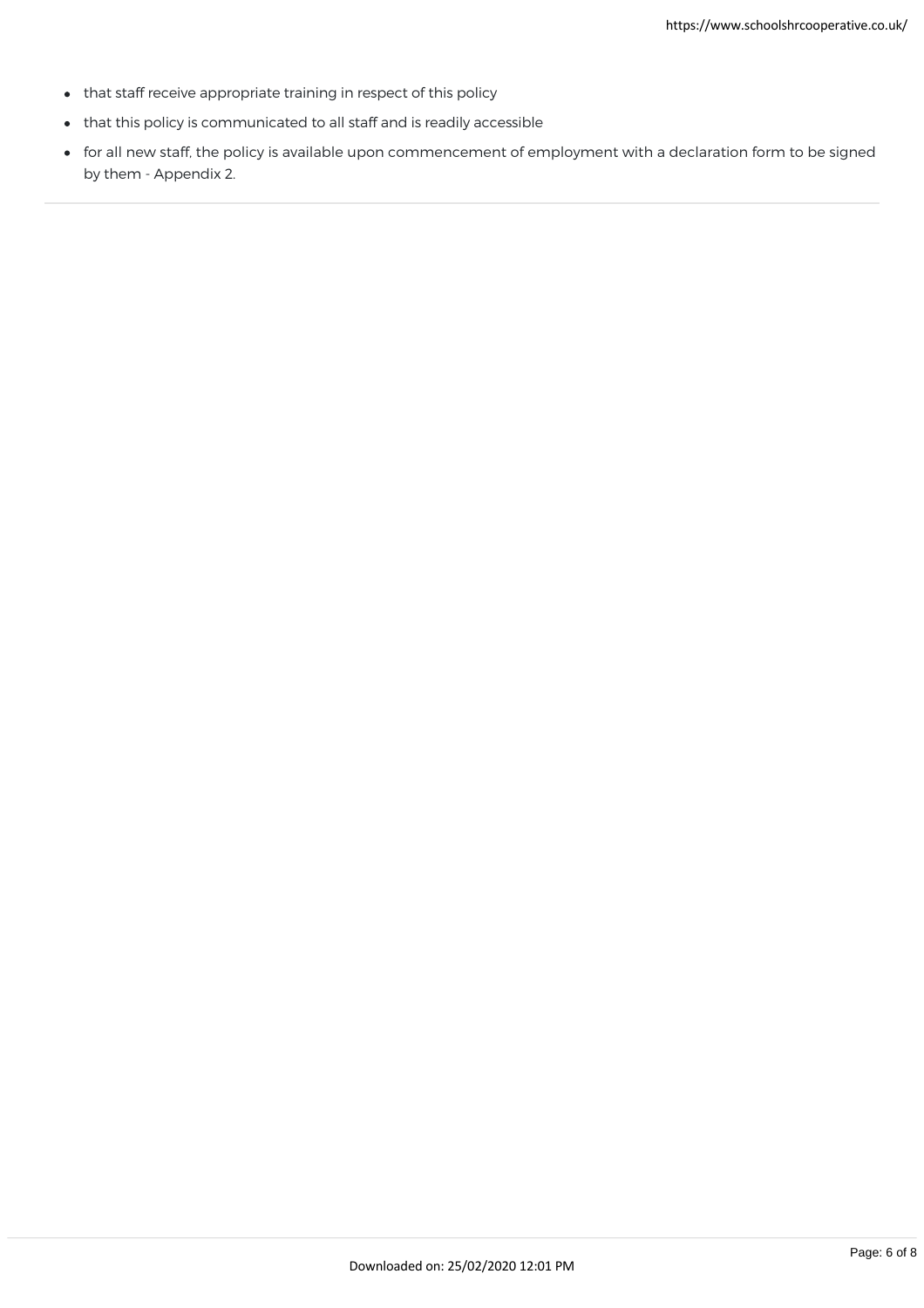# 11. Appendix 1 - Whistleblowing & Safeguarding

Safeguarding children at risk requires everyone to be committed to the highest possible standards of openness, integrity and accountability. The school is committed to encouraging and maintaining a culture where staff feel able to raise a genuine safeguarding concern and are confident that it will be taken seriously.

In the context of safeguarding, "whistleblowing" is when someone raises a concern about the well-being of a child at risk. This whistleblowing policy therefore has a key role to play in safeguarding children.

When raising a safeguarding concern, the following policies may be relevant:

- School's Child Protection Policy
- School's Policy on Dealing with allegations of abuse against teachers and other staff
- School's Code of Conduct
- Guidance for Safer Working Practice for those working with children & young people in education settings (May 2019) [\[or latest version\]](https://www.saferrecruitmentconsortium.org/)
- Keeping Children Safe in Education (2019) DfE Guidance [\[or latest version\]](https://www.gov.uk/government/publications/keeping-children-safe-in-education--2)
- Working Together to Safeguard Children (2018) DfE Guidance [\[or latest version](https://www.gov.uk/government/publications/working-together-to-safeguard-children--2)]
- London Child Protection Procedures and Practice Guidance (5th Edition) [\[or latest edition](https://www.londoncp.co.uk/)].

It is the clear responsibility of all to act on any concerns or information that gives them concern about the safety and wellbeing of a child or children within the school or within the care of the school or arising from circumstances or events out of school. Such a concern in a whistleblowing context may be related to:

- conduct or behaviour of an employee towards an individual child or children that causes concern
- information that suggests an employee is unsuitable to work with children
- a belief that the Designated Safeguarding Lead, Senior Managers or Governors have failed to take appropriate action in response to safeguarding concerns raised.

This policy outlines to whom those concerns may be reported. In dealing with concerns around safeguarding/child protection matters in particular, the [London Child Protection Procedures and Practice Guidance](https://www.londoncp.co.uk/) state that if a member of staff believes that a reported allegation is not being dealt with appropriately by the school, they should report the matter to their Local Authority's Multi Agency Safeguarding Hub (MASH) or Local Authority Designated Officer (LADO).